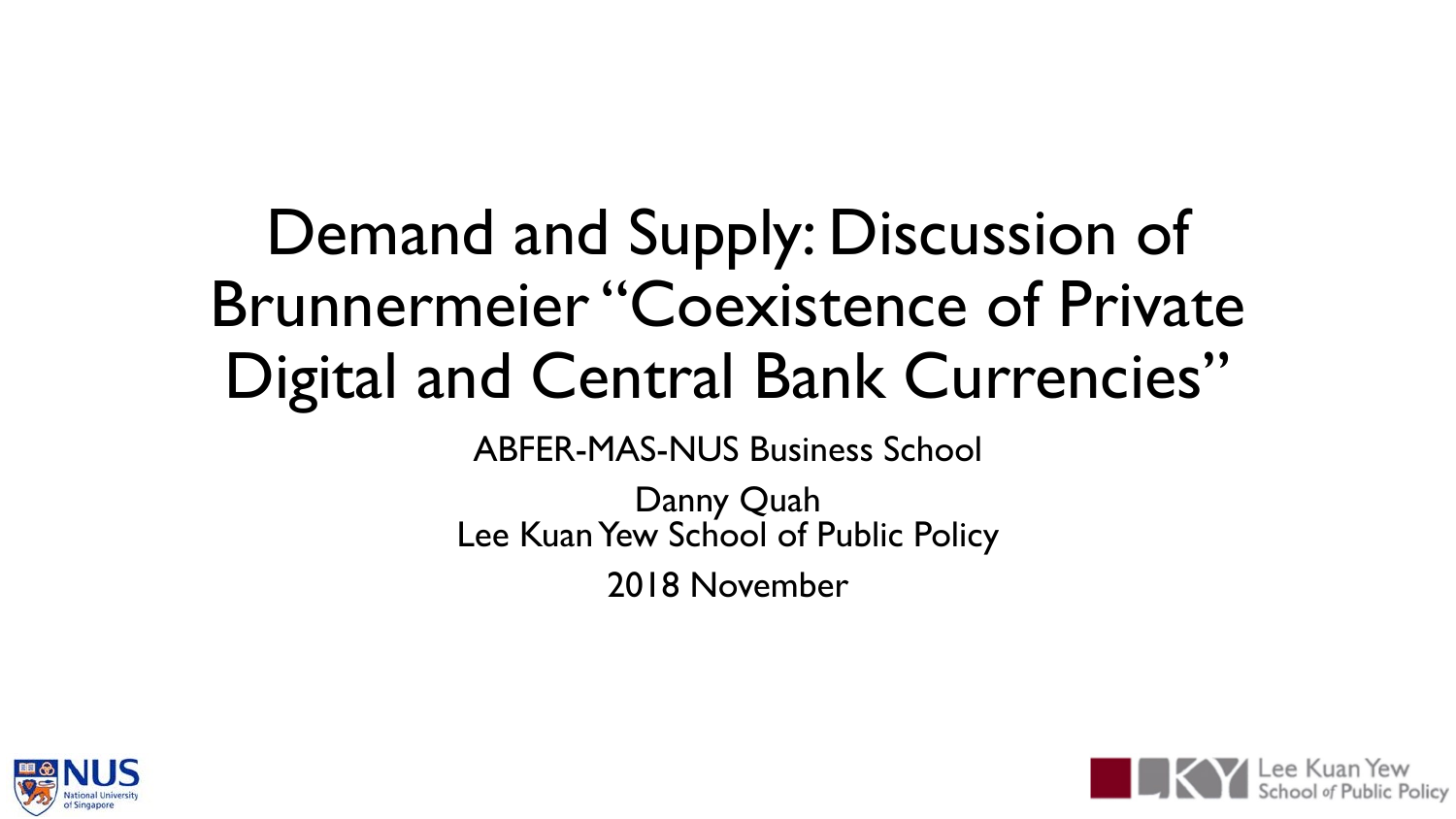#### Discussant's outline

- 1. Brunnermeier's comprehensive account. The deep economics of money, both classical and forward-looking.
- 2. Demand and supply
	- a. Disruption. Digital. AI (Deep learning)
	- b. Global order
- 3. Conclusions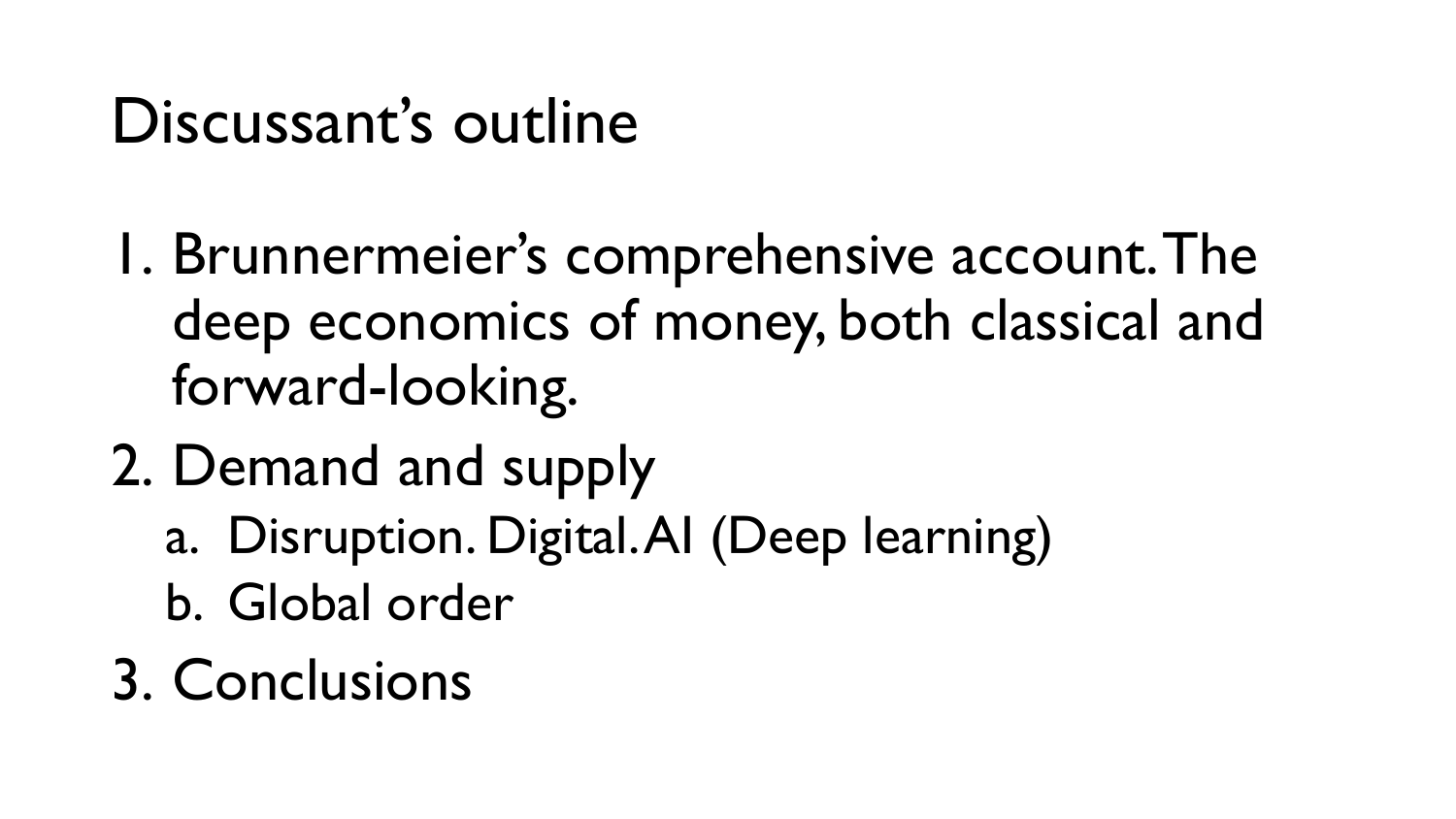#### The Demand Side

 $max U(Dynamic)$ s. t.  $B = 0$  (Budget)  $\mathcal{L} \leq 0$  (Liquidity)

⇒ Demand curve

$$
E_t[MU_{t+1} \times R_{t+1}] + \frac{\partial \mathcal{L}}{\partial a \mu} = 1
$$

with

 $E_t[MU_{t+1} \times R_{t+1}] = cov(MU_{t+1}, R_{t+1}) + E_t [MU_{t+1}] E_t[R_{t+1}]$  $\Rightarrow$  Price  $p_t = v_t + l_t + b_t$ , functions of  $\{MU\}$ ,  $\{R\}$ ,  $\{\mathcal{L}\}$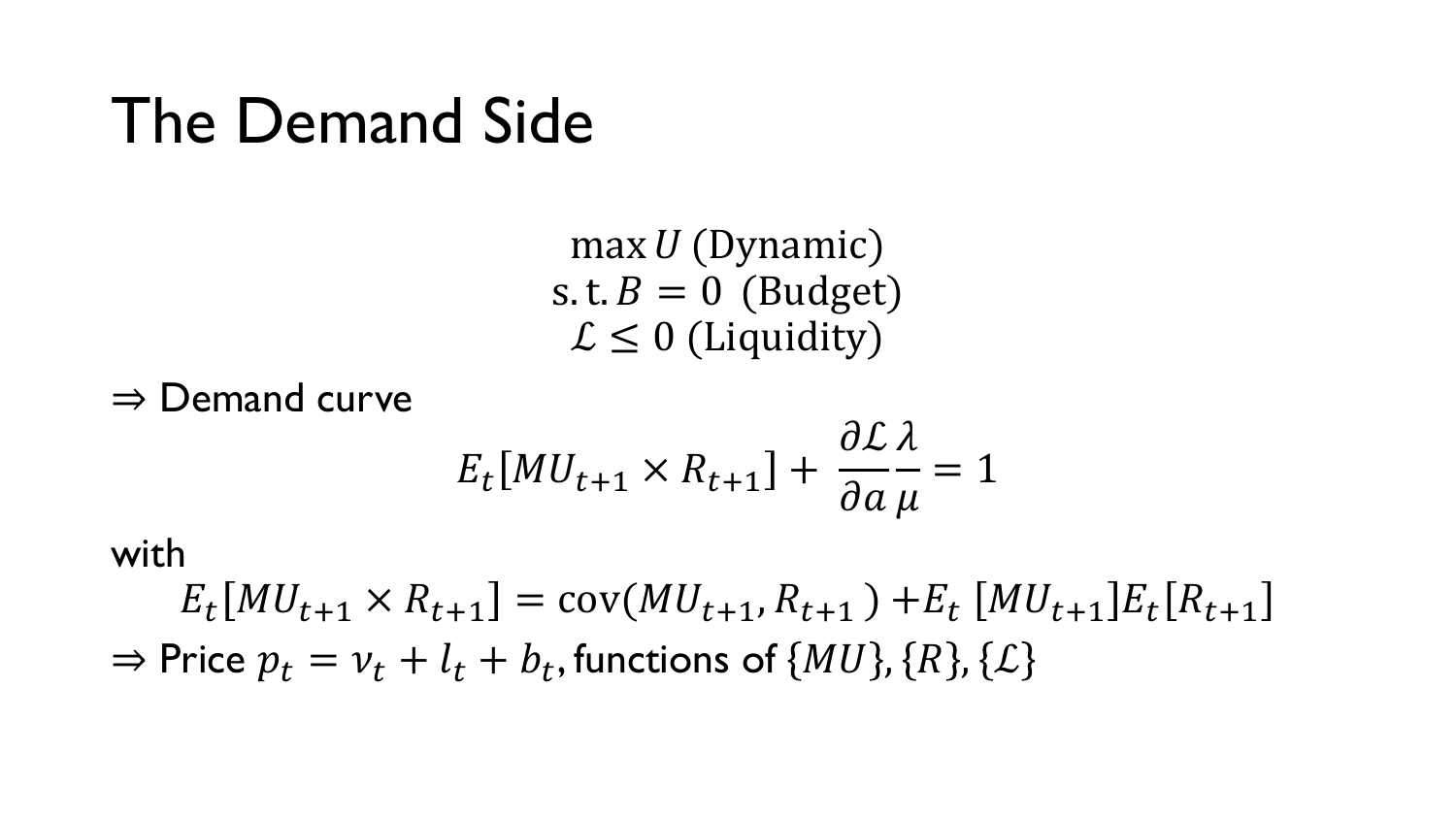## The Supply Side

1. Inelastic?

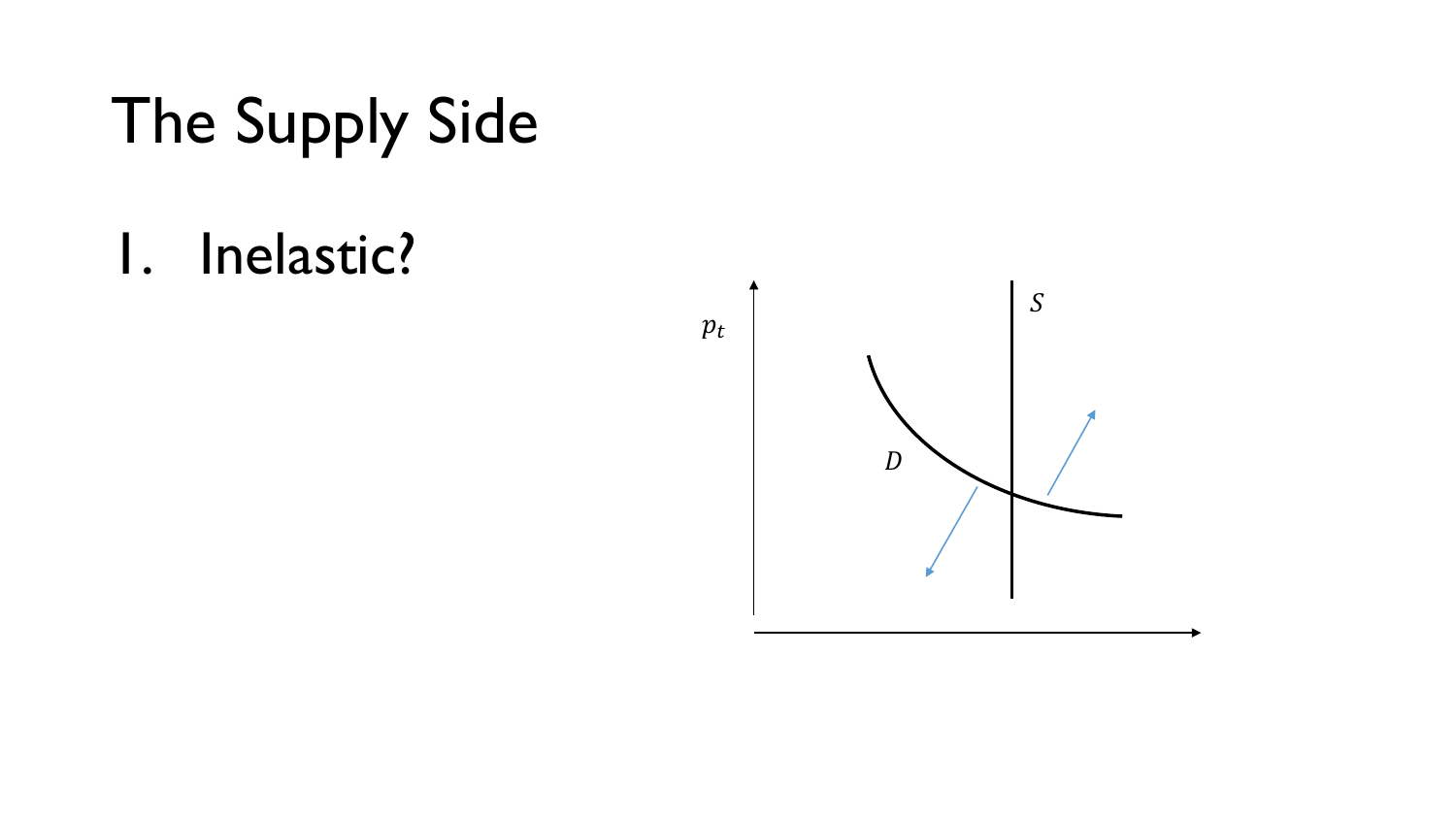# The Supply Side (2) – Competition?

- 1. Controls (governments vs libertarian fringe?)
- 2. Blockchain trust. Mining constraints on supply
- 3. Rogoff government capacity; Eichengreen's uniform national circulation; Yermack's states in emerging markets
	- •Not all states alike. Shifting global distribution of power
	- •World's reserve currency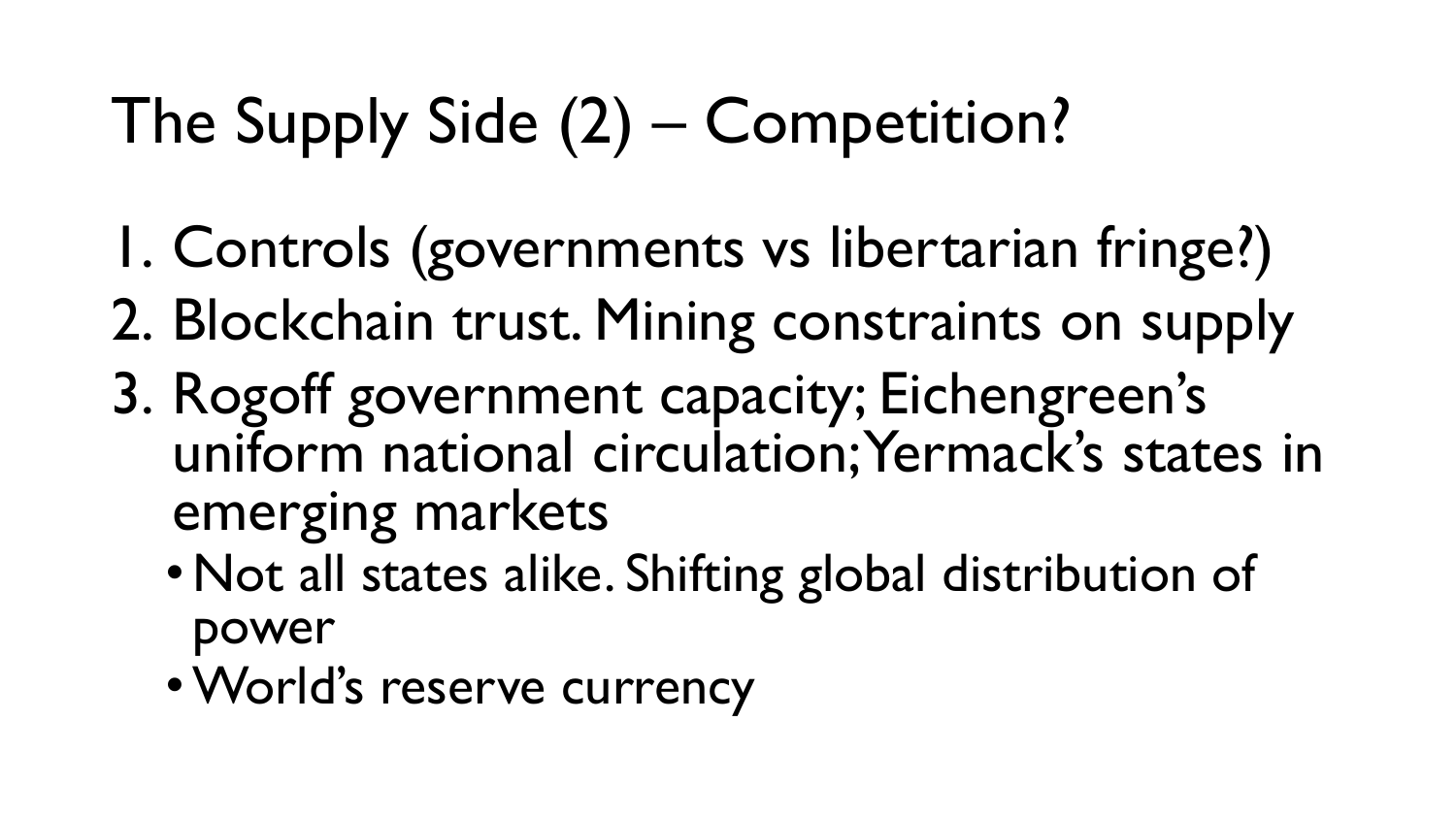# The Supply Side (3) – Competition?

- 3. Intermediate intermediaries
	- Not private providers vs states but private providers vs a fractional reserve banking system
	- Money multiplier; money supply mechanism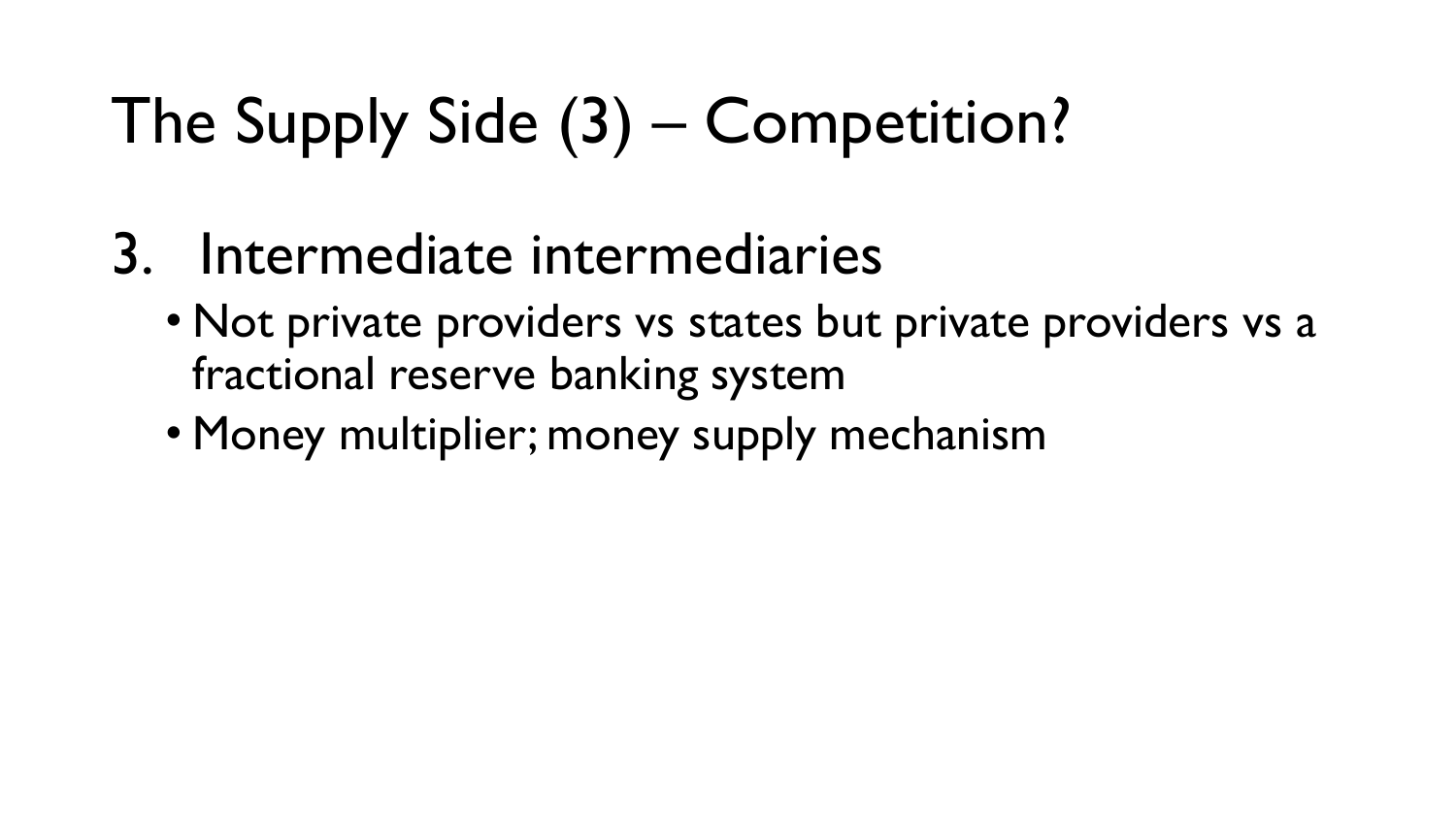# The Supply Side (4) – Bundling?

Information management, not just medium of exchange or store of value

- Can digital currency providers whether central banks or private suppliers offer (as a consequence, intended or unintended, in equilibrium):
	- Security and privacy; anonymity?
	- Financial inclusivity (the poor, rural; India)?
	- Bundling and integration with smartphone apps; personal information aggregation dashboard?
	- Lowered transaction costs and AI-driven improved matching of buyers and sellers?
	- Building trust in societies where Delivery vs Payment challenges remain, where rule of law is tenuous?
- Not competition but private-public partnerships on digital currency provision to alleviate concerns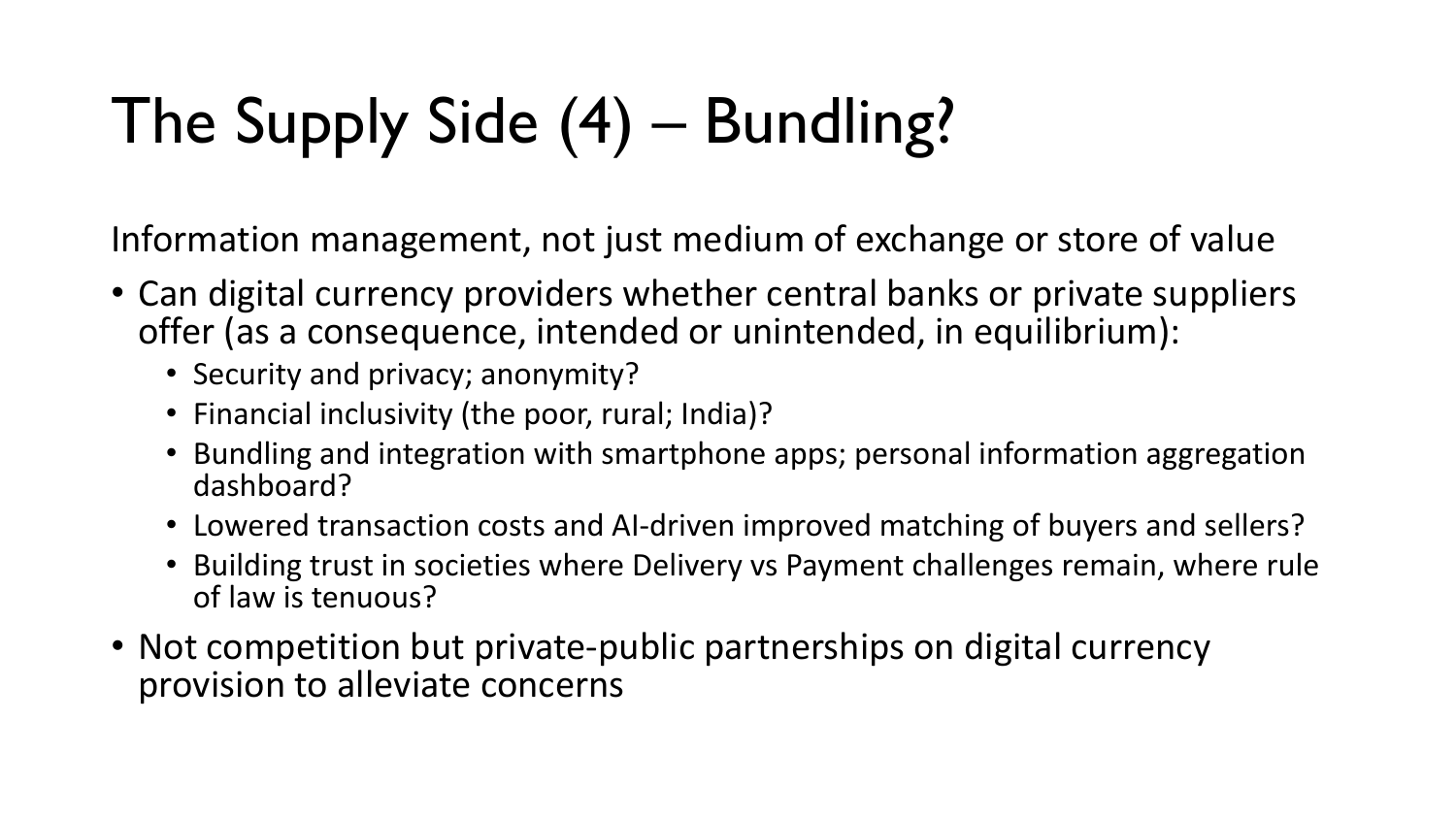### Conclusions

- 1. Brunnermeier's comprehensive account. The deep economics of money
- 2. Demand and supply
	- a. Different hierarchies and multiple levels
- 3. Where do we think the disruption to be most powerful, if at all; where do we model that disruption?